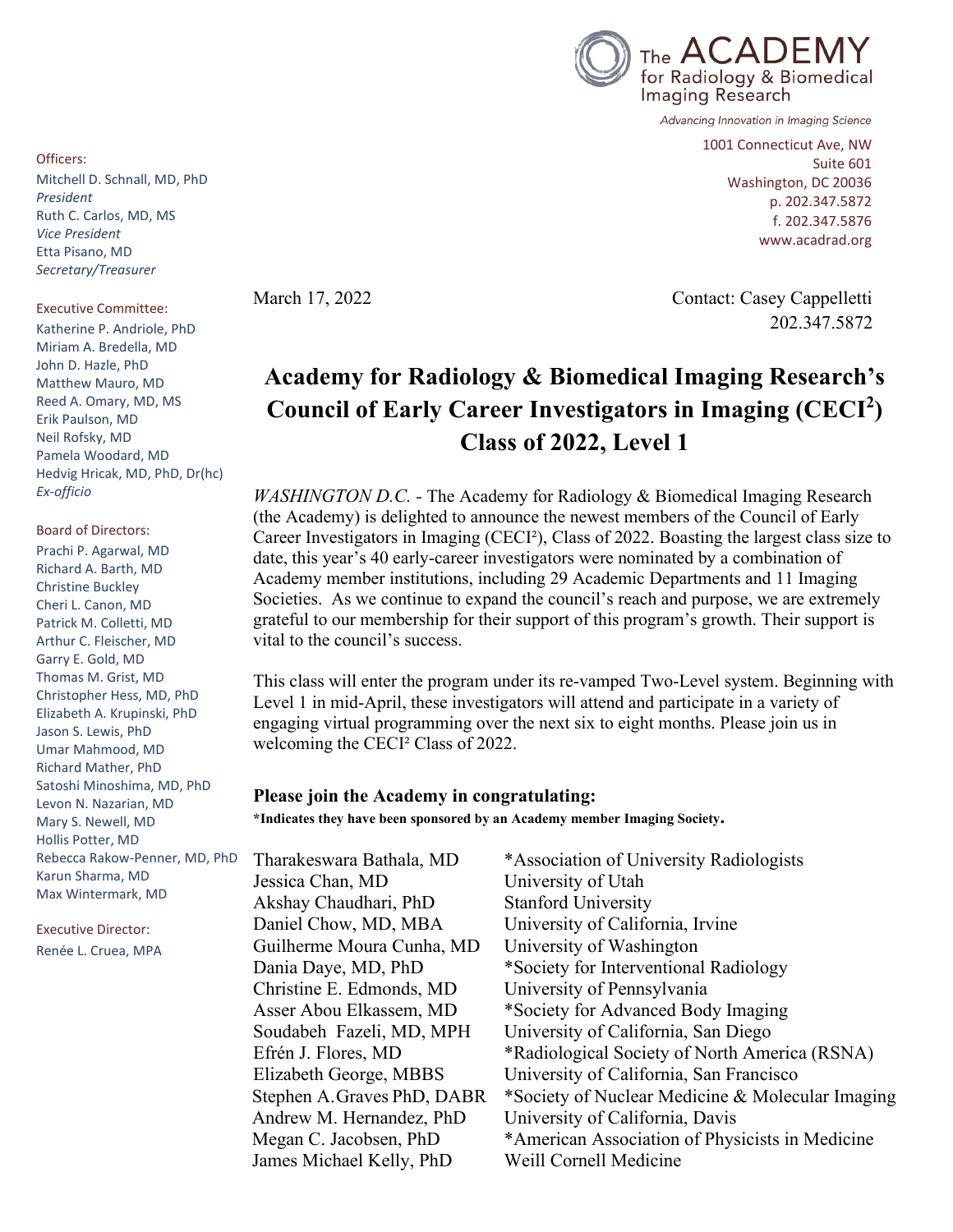| Vanderbilt University Medical Center<br>Massachusetts General Hospital<br>*Society for Pediatric Radiology<br>University of Iowa<br>Duke Health<br>*World Molecular Imaging Society<br>University of North Carolina at Chapel Hill<br>*American College of Nuclear Medicine<br>*Society of Breast Imaging<br>Janardhana Ponnatapura, MBBS, DNB, MD Wake Forest University School of Medicine<br><b>Emory University</b><br>University of Vermont Medical Center<br>University of Virginia<br>Medical College of Wisconsin<br>*International Society of Magnetic Resonance in Medicine<br>Memorial Sloan Kettering Cancer Center<br>University of Alabama at Birmingham<br>*Society for Imaging Informatics in Medicine<br><b>Michigan State University</b><br>University of Wisconsin, Madison<br>Washington University School of Medicine<br>Johns Hopkins School of Medicine<br>Dartmouth University<br>Brigham and Women's Hospital | Sadia Khanani, MD                | Mayo Clinic |
|----------------------------------------------------------------------------------------------------------------------------------------------------------------------------------------------------------------------------------------------------------------------------------------------------------------------------------------------------------------------------------------------------------------------------------------------------------------------------------------------------------------------------------------------------------------------------------------------------------------------------------------------------------------------------------------------------------------------------------------------------------------------------------------------------------------------------------------------------------------------------------------------------------------------------------------|----------------------------------|-------------|
|                                                                                                                                                                                                                                                                                                                                                                                                                                                                                                                                                                                                                                                                                                                                                                                                                                                                                                                                        | Mary Ellen Koran, MD, PhD        |             |
|                                                                                                                                                                                                                                                                                                                                                                                                                                                                                                                                                                                                                                                                                                                                                                                                                                                                                                                                        | Leslie Lamb, MD, MSc             |             |
|                                                                                                                                                                                                                                                                                                                                                                                                                                                                                                                                                                                                                                                                                                                                                                                                                                                                                                                                        | Yi Li, MD                        |             |
|                                                                                                                                                                                                                                                                                                                                                                                                                                                                                                                                                                                                                                                                                                                                                                                                                                                                                                                                        | Sajan Goud Lingala, PhD          |             |
|                                                                                                                                                                                                                                                                                                                                                                                                                                                                                                                                                                                                                                                                                                                                                                                                                                                                                                                                        | Kirti Magudia, MD, PhD           |             |
|                                                                                                                                                                                                                                                                                                                                                                                                                                                                                                                                                                                                                                                                                                                                                                                                                                                                                                                                        | Yingying Ning, PhD               |             |
|                                                                                                                                                                                                                                                                                                                                                                                                                                                                                                                                                                                                                                                                                                                                                                                                                                                                                                                                        | Sarah J. Nyante, PhD             |             |
|                                                                                                                                                                                                                                                                                                                                                                                                                                                                                                                                                                                                                                                                                                                                                                                                                                                                                                                                        | Ashwin Singh Parihar, MBBS, MD   |             |
|                                                                                                                                                                                                                                                                                                                                                                                                                                                                                                                                                                                                                                                                                                                                                                                                                                                                                                                                        | Bhavika K. Patel, MD             |             |
|                                                                                                                                                                                                                                                                                                                                                                                                                                                                                                                                                                                                                                                                                                                                                                                                                                                                                                                                        |                                  |             |
|                                                                                                                                                                                                                                                                                                                                                                                                                                                                                                                                                                                                                                                                                                                                                                                                                                                                                                                                        | Amir Pourmorteza, PhD            |             |
|                                                                                                                                                                                                                                                                                                                                                                                                                                                                                                                                                                                                                                                                                                                                                                                                                                                                                                                                        | Scott B. Raymond, MD, PhD        |             |
|                                                                                                                                                                                                                                                                                                                                                                                                                                                                                                                                                                                                                                                                                                                                                                                                                                                                                                                                        | Natasha Sheybani, PhD            |             |
|                                                                                                                                                                                                                                                                                                                                                                                                                                                                                                                                                                                                                                                                                                                                                                                                                                                                                                                                        | Amanda Smolock, MD, PhD          |             |
|                                                                                                                                                                                                                                                                                                                                                                                                                                                                                                                                                                                                                                                                                                                                                                                                                                                                                                                                        | Bragi Sveinsson, PhD             |             |
|                                                                                                                                                                                                                                                                                                                                                                                                                                                                                                                                                                                                                                                                                                                                                                                                                                                                                                                                        | Nathaniel Cuthbert Swinburne, MD |             |
|                                                                                                                                                                                                                                                                                                                                                                                                                                                                                                                                                                                                                                                                                                                                                                                                                                                                                                                                        | Manoj Tanwar, MD                 |             |
|                                                                                                                                                                                                                                                                                                                                                                                                                                                                                                                                                                                                                                                                                                                                                                                                                                                                                                                                        | William V. Wagstaff, MD, MS      |             |
|                                                                                                                                                                                                                                                                                                                                                                                                                                                                                                                                                                                                                                                                                                                                                                                                                                                                                                                                        | Ping Wang, MD, PhD               |             |
|                                                                                                                                                                                                                                                                                                                                                                                                                                                                                                                                                                                                                                                                                                                                                                                                                                                                                                                                        | Andrew M. Wentland, MD, PhD      |             |
|                                                                                                                                                                                                                                                                                                                                                                                                                                                                                                                                                                                                                                                                                                                                                                                                                                                                                                                                        | Muriah Wheelock, PhD             |             |
|                                                                                                                                                                                                                                                                                                                                                                                                                                                                                                                                                                                                                                                                                                                                                                                                                                                                                                                                        | Vivek Srikar Yedavalli, MD, MS   |             |
|                                                                                                                                                                                                                                                                                                                                                                                                                                                                                                                                                                                                                                                                                                                                                                                                                                                                                                                                        | Rongxiao Zhang, PhD              |             |
|                                                                                                                                                                                                                                                                                                                                                                                                                                                                                                                                                                                                                                                                                                                                                                                                                                                                                                                                        | Haoyin Zhou, PhD                 |             |

These investigators will have the opportunity not only to participate in our digital programming, but also to earn a coveted spot in our Level 2 in-person events and meetings.

## **Members of CECI2 Level 1 will participate in various virtual activities, including:**

- CECI² Class of 2022 Virtual Orientation
- The Academy's CECI<sup>2</sup> Mock Study Section & Grant Review Process
- "Becoming an Advocate for Imaging," an Advocacy 101 session with the Academy Senior Director of Government Affairs and Strategic Initiatives
- Peer to Peer networking with fellow class members and CECI<sup>2</sup> alumni through various "Wine about it" sessions
- Academy "Ask Me Anything" sessions with leaders and innovators from across our robust imaging community
- Dedicated NIH informational sessions, such as "Grant Funding Myth Busters" and "Welcome to the Jungle – How to successfully navigate the NIH's grant funding process"

## **And much more!**

Attendance at and participation in these virtual events will determine whether class members are invited to enter Level 2 of the CECI<sup>2</sup> program. Successful completion of our Level 1 programming ensures that Level 2 participants have been able to absorb valuable information as well as connect with one another in advance of coming to Washington, D.C. to advocate for imaging research.

More details on Level 2 are forthcoming, but the Academy plans to include all approved Level 2 participants in our annual Medical Imaging Technology Showcase events and meetings in the Spring of 2023.